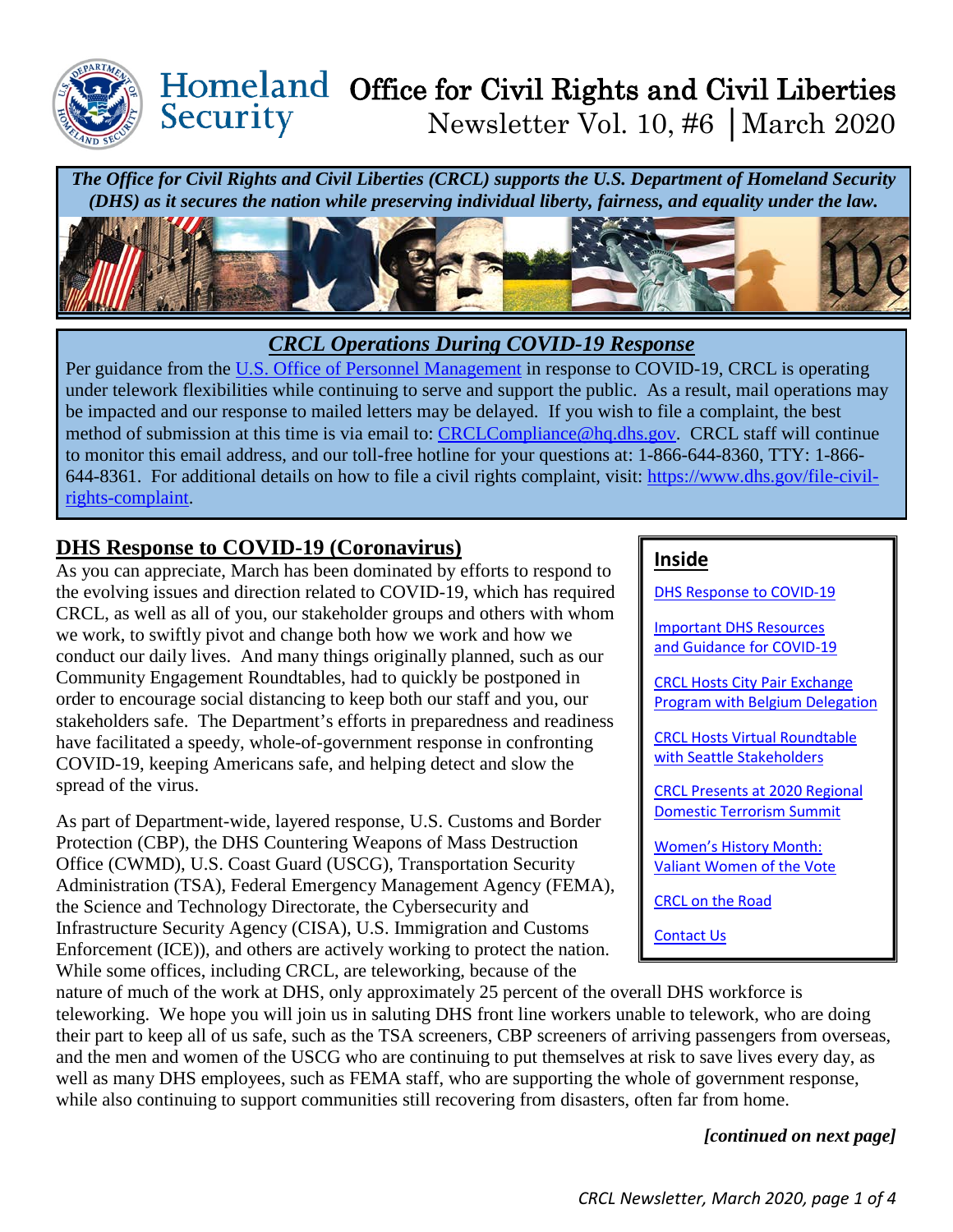CBP and CWMD, which houses the Department's Chief Medical Officer, are providing direct support to the Centers for Disease Control and Prevention (CDC) efforts by conducting enhanced health screenings at 13 major airports. At and between all air, land and sea ports of entry, CBP officers and Border Patrol agents continue to identify and refer individuals with symptoms of COVID-19 or a travel history to China, Iran, or certain European countries in the past 14 days to CDC or local public health officials for enhanced health screening.

CRCL is supporting response efforts by participating in DHS and federal agency coordination, coordinating with interagency civil rights offices, and engaging with stakeholders. For more information and resources on the Department's response to COVID-19, please visit: [dhs.gov/coronavirus.](https://www.dhs.gov/coronavirus)

- *Message from the Acting Secretary:* [dhs.gov/message-acting-secretary](https://www.dhs.gov/message-acting-secretary)
- *CWMD's Early Engagement in the COVID-19 Screening Process:* [dhs.gov/early-engagement](https://www.dhs.gov/early-engagement)
- *Protecting Air Travelers and the American Public: [dhs.gov/protecting-air-travelers-and-american-public](https://www.dhs.gov/protecting-air-travelers-and-american-public)*
- *Directly Supporting HHS and CDC:* [dhs.gov/directly-supporting-hhs-and-cdc](https://www.dhs.gov/directly-supporting-hhs-and-cdc)
- *Keeping Threats Out of the Country: [dhs.gov/keeping-threats-out-country](https://www.dhs.gov/keeping-threats-out-country)*

### *FEMA Coronavirus Rumor Control*

FEMA's [Coronavirus Rumor Control webpage](https://www.fema.gov/coronavirus-Rumor-Control) helps the public distinguish between rumors and facts regarding the response to the coronavirus (COVID-19) pandemic. False rumors can easily circulate within communities during a crisis. You can also visit the webpage for updates on the federal response.

You can help to dispel rumors by always going to trusted sources of information such as [coronavirus.gov,](https://www.coronavirus.gov/) which links to US Government agencies for information on many different issues and aspects of COVID-19, as well as your state and local government's official websites or trusted social media accounts for instructions and information specific to your community.

When in doubt, be sure to follow state and local officials for instructions and information specific to your community. Like natural disasters, response to COVID-19 is locally directed, state managed, and federally supported.

#### <span id="page-1-0"></span>**Important DHS Resources and Guidance for Communities on COVID-19**

Both U.S. Citizenship and Immigration Services (USCIS) and ICE have issued important public guidance on COVID 19.

- USCIS's [COVID-19 webpage](https://www.uscis.gov/about-us/uscis-response-coronavirus-disease-2019-covid-19) has information on USCIS office closings, appointments and rescheduling, naturalization and oath ceremonies, and special situations. USCIS will continue to update this page.
- ICE has confirmed that it will not conduct immigration enforcement at medical facilities, except under extraordinary circumstances. ICE's [COVID-19 webpage](https://www.ice.gov/covid19) also provides information on removals, detentions, visitations, and nonimmigrant students.
- FEMA's [Best Practices webpage](https://www.fema.gov/coronavirus/best-practices) allows communities to share their experiences and suggestions to support the COVID-19 response.

Please remember that education and precautions are the strongest tools against infection. You can also stay informed by visiting the Centers for Disease Control and Prevention's [COVID-19 website.](https://www.cdc.gov/coronavirus/2019-ncov/index.html) If you have any questions or concerns for the Community Engagement team, contact us at [communityengagement@hq.dhs.gov.](mailto:communityengagement@hq.dhs.gov)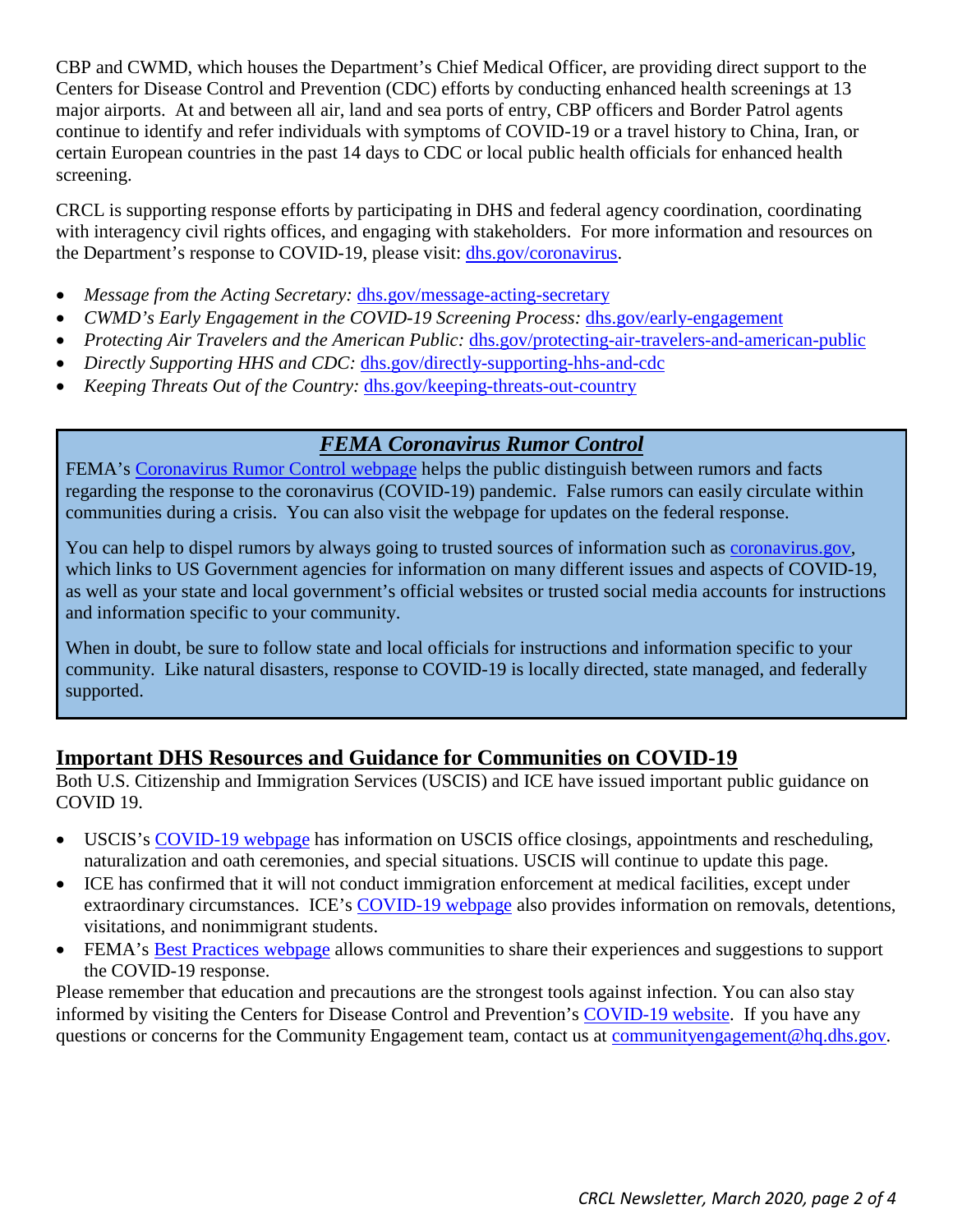# <span id="page-2-0"></span>**CRCL Hosts City Pair Exchange Program with Belgium Delegation**

CRCL recently completed the second leg of its City Pair Exchange program with a delegation from Antwerp and Brussels, Belgium visiting civil society, law enforcement, and government officials in southern California (Los Angeles and San Diego). Highlights from the trip included the U.S. delegation sharing their coordination with the local U.S. Attorney's office as a best practice in developing resilient communities; and CRCL connecting the Antwerp Police Department with the San Diego Police Department to showcase the latter's new mobile app that provides officers real time information on demographics and background of local communities.

Started in 2011, the City Pair Exchange program, sponsored by the U.S. Department of State, connects delegations from U.S. cities with those in European cities to share best practices on community engagement and its benefits to preventing terrorism. CRCL serves as the implementing partner in this program and has coordinated exchanges with several countries that include France, the Netherlands, Sweden, and Germany.

## <span id="page-2-1"></span>**CRCL Hosts Virtual Roundtable with Seattle Stakeholders**

This month, per guidance to exercise social distancing in response to COVID-19, CRCL held its first ever virtual roundtable with community stakeholders in Seattle. The meeting was well attended by local community leaders, and representatives from the University of Washington Center for Human Rights, Washington State Commission on Asian Pacific American Affairs, InterIM CDA, Northwest Immigrant Rights Project, Asian Counseling Referral Service; as well as staff of Congressional members Rick Larsen, Suzan DelBene, and Pramila Jayapal, and Senators Maria Cantwell and Patty Murray. Discussion topics included: vulnerable populations in immigration detention as it relates to COVID-19, concerns with screening at the Blaine (Washington) port of entry, and continued community engagement with the local USCIS office, among others. CRCL will consider whether virtual meetings will continue during the current public health emergency, and welcomes any comments for feedback on this idea at [communityengagement@hq.dhs.gov.](mailto:communityengagement@hq.dhs.gov)

## *Department of Justice Announces Nomination Period for Fourth Annual Attorney General's Award for Distinguished Service in Policing*

The [Attorney General's Award](https://www.justice.gov/opa/pr/department-justice-announces-nomination-period-fourth-annual-attorney-general-s-award) recognizes individual state, local or tribal sworn, rank-and-file police officers and deputies for exceptional efforts in community policing. The awarded officer(s), deputy(ies) or trooper(s) will have demonstrated active engagement with the community in one of three areas: criminal investigations, field operations or innovations in policing. Within each category, an award will be given to law enforcement agencies serving small, medium, and large jurisdictions:

- Small: Agencies serving populations of fewer than 50,000
- Medium: Agencies serving populations of 50,000 to 250,000
- Large: Agencies serving populations of more than 250,000

For more information about the Attorney General's Award and to submit an application for nominees, visit: [justice.gov/ag/policing-award.](https://www.justice.gov/ag/policing-award)

## <span id="page-2-2"></span>**CRCL Presents at 2020 Regional Domestic Terrorism Summit**

This month, CRCL presented at the two-day Regional Domestic Terrorism Summit, sponsored by the Central Florida Information Exchange fusion center, on the topic of Civil Liberties and Civil Rights Considerations in Intelligence Reporting on Movements and Groups. This "For Official Use Only" briefing was delivered to more than 120 intelligence analysts, law enforcement partners, and private sector liaison officers, as well as representatives from major companies with a presence in central Florida, such as the Disney Corporation and SpaceX.

The session was very well received with a number of the participants requesting follow-up technical assistance. In addition, the CRCL was also asked to circulate its training materials after the session. Due to the importance and the strong interest in the topic, especially among the private sector homeland security partners, the CRCL plans to partner with the National Fusion Center Association and the regional representatives of the 80-member fusion center network to create a training module on this topic that can be shared nationally by the fusion center civil liberties privacy officers.